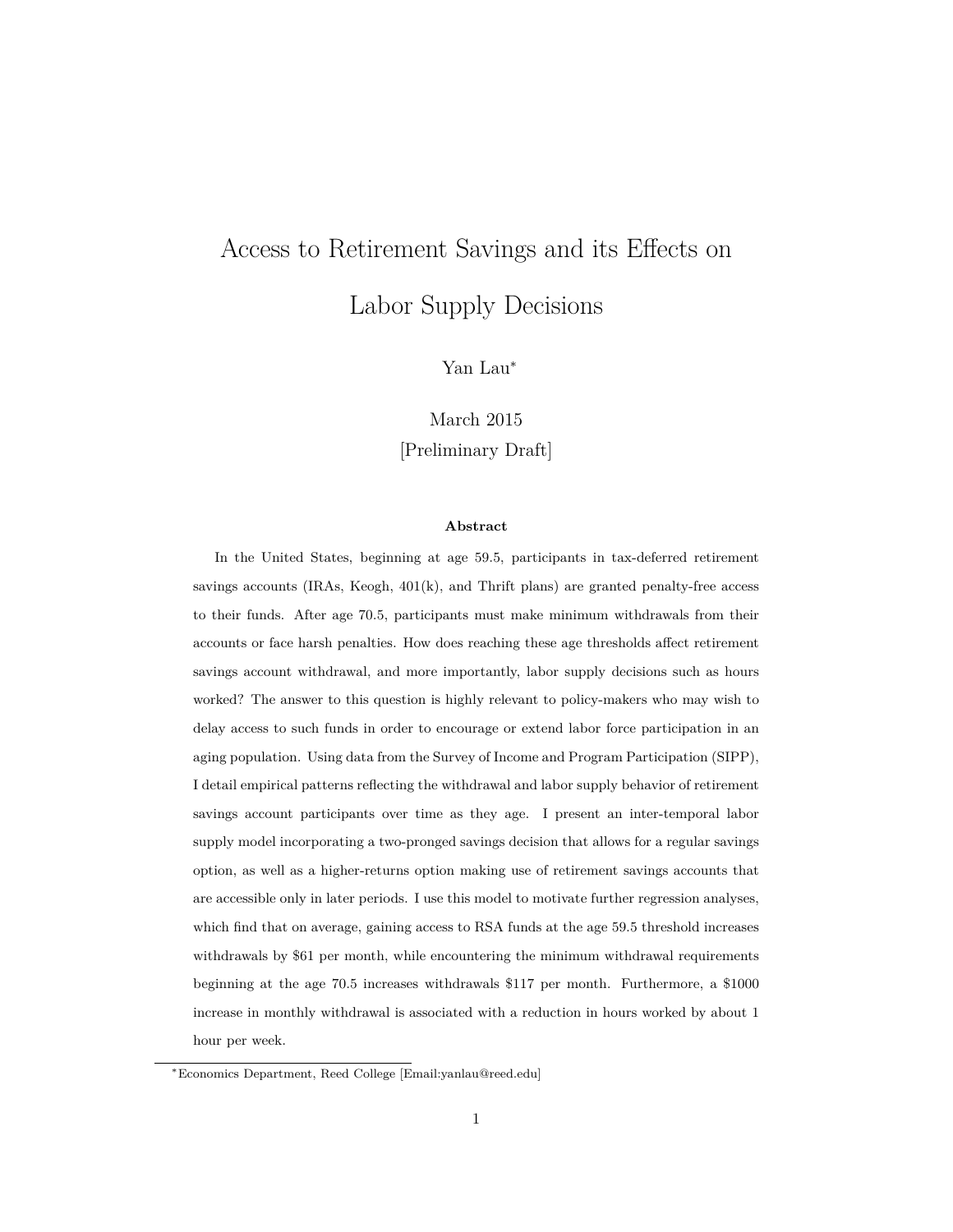#### **1 Introduction**

In the United States, tax-deferred retirement savings accounts (RSAs) are accounts into which pre-tax dollars<sup>[1](#page-0-0)</sup> can be deposited by participants, up to a specified annual limit. These funds grow within the account<sup>[2](#page-0-0)</sup> and can be withdrawn after the participant reaches age  $59.5^{3}$  $59.5^{3}$  $59.5^{3}$  Moreover, when the participant reaches age 70.5, minimum withdrawals must be made from the account or a penalty is incurred. It is only when the funds are withdrawn that they are subject to taxation. Participants benefit from such RSA arrangements because taxation of income (both the pre-tax principal deposited and any earnings on that principal) is deferred into the future, when other income sources are smaller and the participant is in a lower tax bracket. Examples of RSAs which follow such rules include Individual Retirement Accounts (IRAs), Keogh plans for the self-employed, 401(k) plans, and Thrift Savings Plans for government employees.

Access to RSA funds is correlated with a reduction in labor supply in two ways. Firstly, for financially constrained participants, access will have an income effect that reduces labor supply as demand for leisure increases. Secondly, the desire to maximize tax savings will mean that a joint decision on earnings and withdrawal amounts must be made such that the two variables go in opposite directions, with the goal being to substitute withdrawals for earnings. If earnings are decreasing with age (due to decreasing productivity or worse wage offers, for example), then withdrawals make more sense now that the participant is in a lower tax bracket.

How much labor supply decisions are affected by being above or below such age thresholds is a highly relevant question to policy-makers. Given the aging workforces in many developed countries such as Japan and Germany, policy-makers may wish to delay access to RSA-type funds and other retirement benefits in order to encourage or extend labor force participation, and increase labor supply. Recent proposals have promoted, and in the case of Denmark led to, the indexing of age thresholds to life expectancy. Shifts in age thresholds defined in policies including those delimiting retirement eligibility, social security receipt, or RSA access—will have an impact on both hours worked and the decision to participate in the labor market.

This paper focuses on access to RSAs in the United States and how hitting the age thresh-

<sup>1</sup>The rules are slightly different for retirement savings accounts which allow post-tax dollars to be deposited. An example of this is the Roth IRA account.

 $2$ The principal in the account grows through investments in various asset classes, such as stocks, bonds, mutual funds, annuities, etc., depending on the financial institution where the account is based.

<sup>3</sup>Funds may be withdrawn before age 59.5, but a penalty is incurred.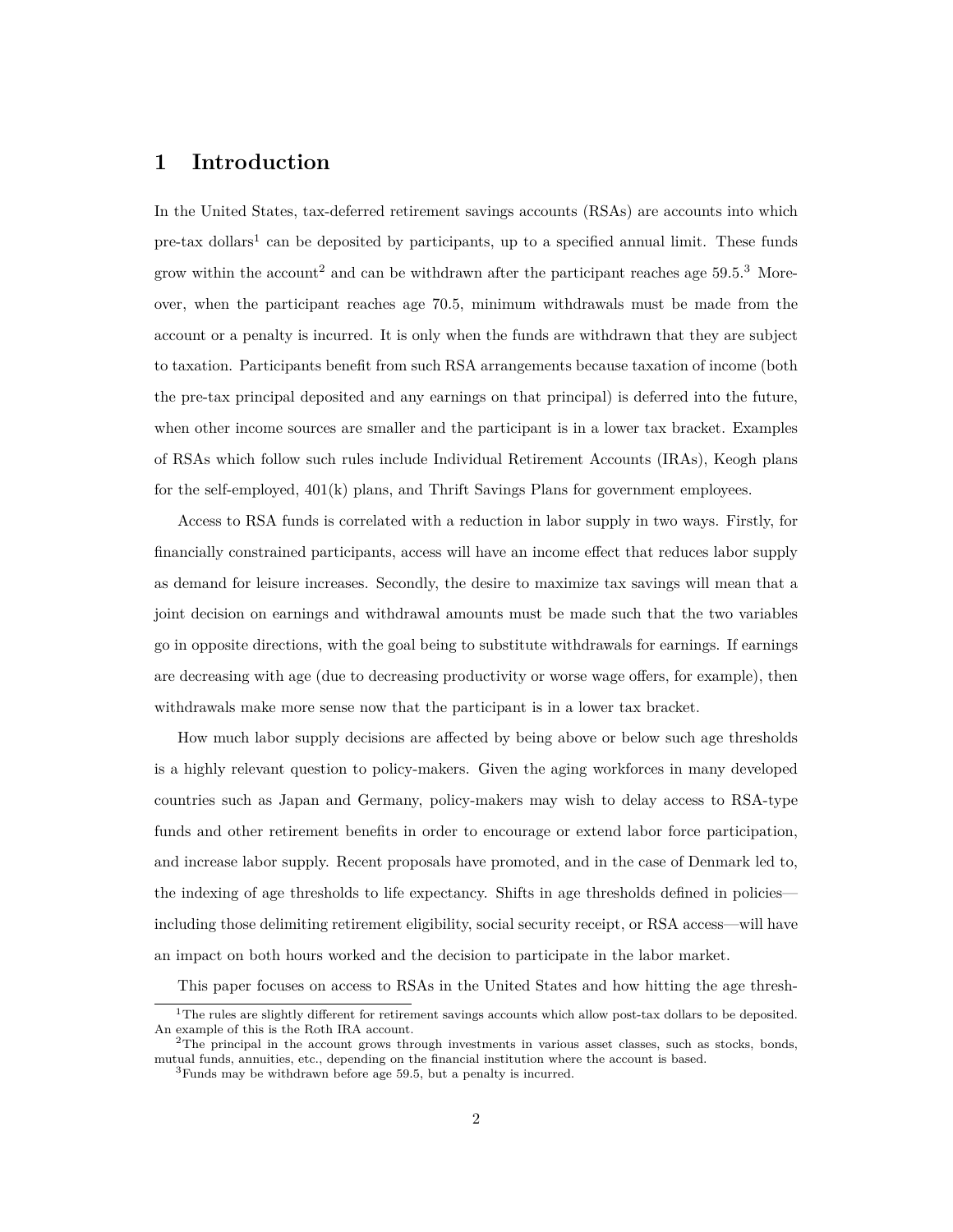old affects labor supply decisions. RSAs were first established in the 1970s and have gained popularity since, representing a growing fraction of assets set aside for retirement savings by households [\(Poterba, Venti and Wise, 1994\)](#page-19-0). Much of the economic literature on IRAs has been devoted to the question of whether they encourage savings.<sup>[4](#page-0-0)</sup> [Sabelhaus](#page-20-0) [\(2000\)](#page-20-0) models IRA contributions and withdrawals, and finds that "IRA rules such as penalties for early withdrawals and minimum distribution requirements have predictable effects on IRA flows". However, the effect of these RSA rules in particular on labor supply decisions has been lacking.

Previous literature analyzing the "retirement decision" (that is, the decision to reduce labor supply and potentially exit the labor force) has focused on estimating structural dynamic models of labor supply. [Gustman and Steinmeier](#page-19-1) [\(1986\)](#page-19-1) and [Stock and Wise](#page-20-1) [\(1990\)](#page-20-1) are two examples of different structural modeling approaches that have been taken. Various factors affecting retirement have been considered, including availability of employer pension plans [\(Stock and](#page-20-1) [Wise, 1990\)](#page-20-1), changes in social security policy [\(Krueger and Pischke, 1992\)](#page-19-2), and these factors in combination with health [\(French, 2005\)](#page-19-3) and various other considerations [\(Fields and Mitchell,](#page-19-4) [1984\)](#page-19-4). [Stewart](#page-20-2) [\(1995\)](#page-20-2) deals with social security age thresholds and predicts that workers would delay retirement if the early retirement age increased. Various papers have also looked into "early retirement windows" offered by particular employers to gauge how access to such enhanced incentives to retire can induce retirement. These include [Brown](#page-19-5) [\(2002\)](#page-19-5), who uses the Health and Retirement Study to look into their effects across firms; on the other hand, [Hogarth](#page-19-6) [\(1988\)](#page-19-6), [Lumsdaine et al.](#page-19-7) [\(1990\)](#page-19-7), and [Pencavel](#page-19-8) [\(2001\)](#page-19-8) investigate the effect at individual employers.

# **2 Empirical Patterns**

The panel data used in the analysis to follow comes from the first 15 waves of the 2008 Survey of Income and Program Participation (SIPP). Each unit of observation is a person-month response to the survey. The sample of analysis is restricted to observations where the person is between ages 50 and 80 whose household has never owned a business.[5](#page-0-0) All dollar figures are adjusted for inflation using the Consumer Price Index (CPI) and are in May 2008 dollars, the first month of

<sup>4</sup>See [Gravelle](#page-19-9) [\(1991\)](#page-19-9) for a survey. There has also been a growing strand of behavioral literature on the importance of default options in nudging workers to save [\(Beshears, Choi, Laibson and Madrian, 2009\)](#page-19-10).

<sup>&</sup>lt;sup>5</sup>I exclude business-owning observations because of complications with the reporting of income and hours worked. The analysis thus focuses only on those who work for earned income.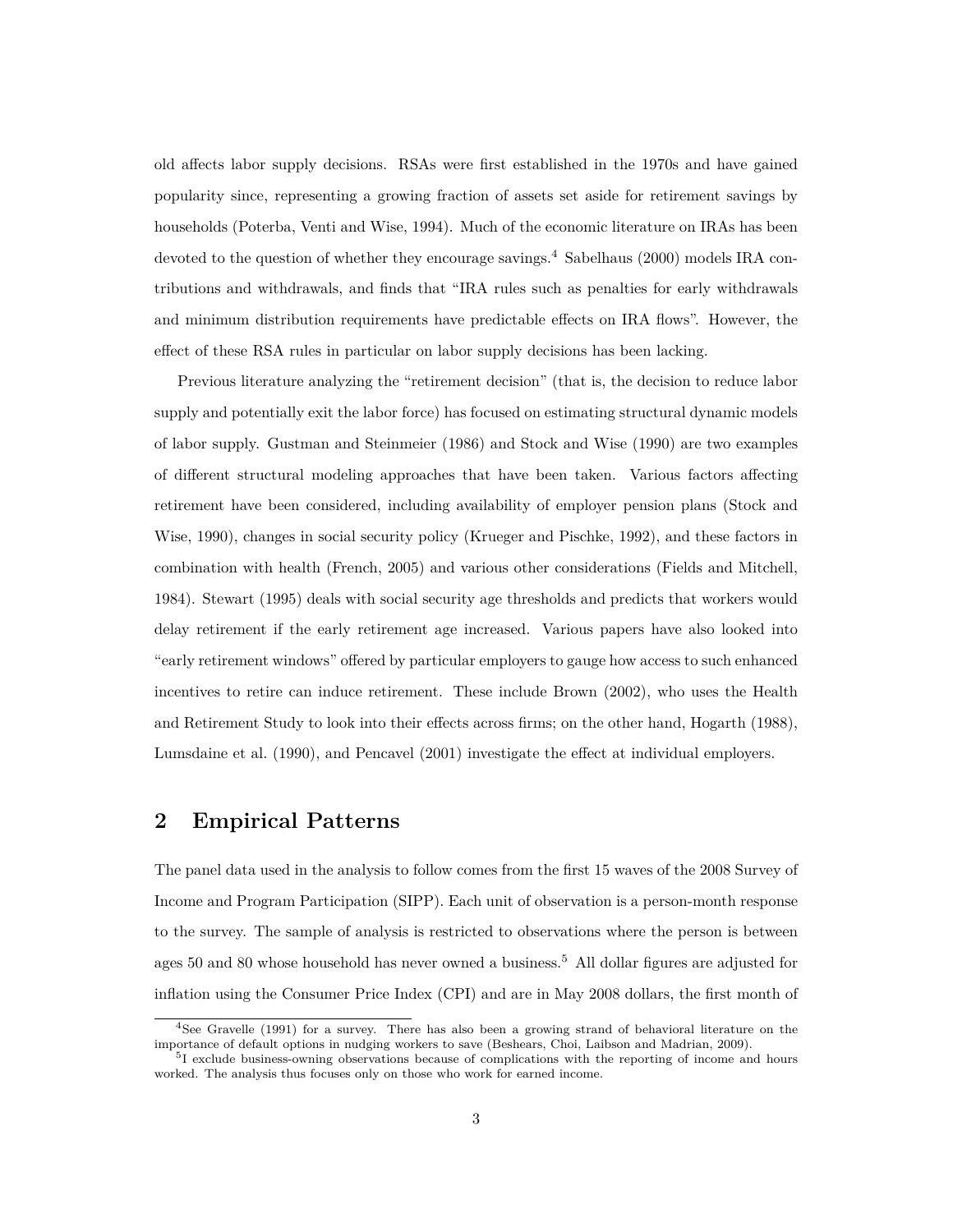

<span id="page-3-0"></span>Figure 1: Age and Usual Hours Worked Distribution of Sample

Wave 1 of the 2008 SIPP. Labor supply is measured in usual hours worked per week.

Table [1](#page-4-0) shows summary statistics for the sample. Column (1) contains observations for the entire sample; column (2) has only persons who have ever owned any type of RSA; and column (3) has only RSA participants from the previous column who made a withdrawal that month. The first two columns in the table show that RSA participants are whiter, more educated, and more likely to be married compared to the overall sample. Owning an RSA is also associated with higher labor force participation and higher incomes, though conditional on working, the usual hours worked are similar.

Columns (2) and (3) in the table show that the 4.6% of RSA participants who took a withdrawal are more likely to be male, white, have a high school diploma, and live in smaller households. The average monthly withdrawal amount is about \$1,900, and making such a withdrawal significantly reduces labor force participation. Even conditional on working, RSA participants who make withdrawals reduce their working hours by almost 25% compared to all RSA participants (from 39 to 30 hours of work per week).

For additional insight into the data, Figure [1](#page-3-0) presents histograms depicting the overall age and usual hours worked per week distributions. Sample attrition occurs gradually from age 50 to 80. As for usual hours worked, there is bunching at 0 and 40 hours per week, but also an appreciable number of observations at other points of the hours worked distribution.

**How do withdrawal behaviors change across the age thresholds?** The proportion of RSA participants making withdrawals increases discretely as the age thresholds are passed, as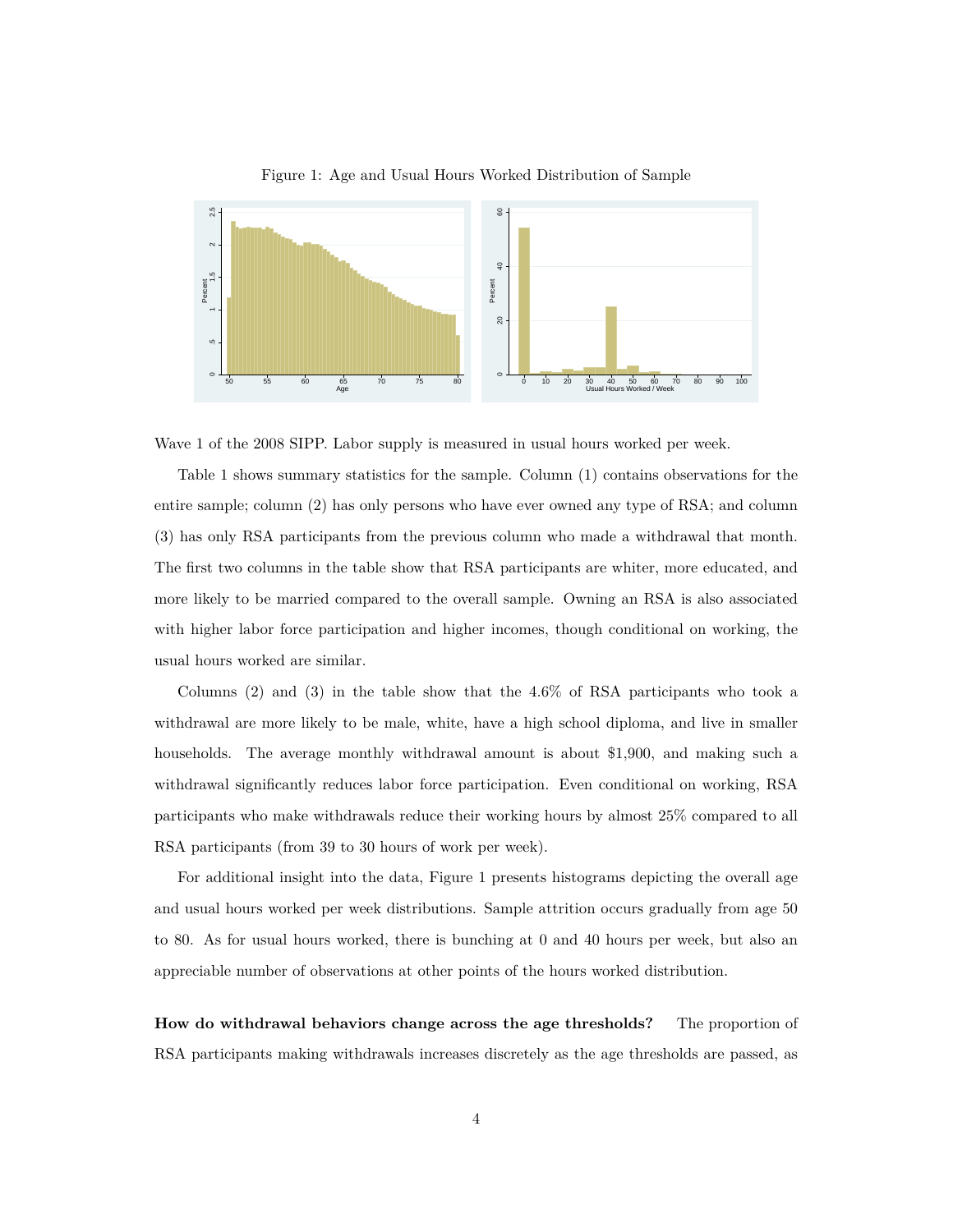|                    | (1)           | $\overline{(2)}$ | (3)          |
|--------------------|---------------|------------------|--------------|
|                    | Entire Sample | RSA Participants | Withdrawers  |
| $%$ Female         | 0.550         | 0.529            | 0.488        |
|                    | (0.497)       | (0.499)          | (0.500)      |
| % White            | 0.811         | 0.861            | 0.934        |
|                    | (0.392)       | (0.346)          | (0.248)      |
| % Black            | 0.124         | 0.085            | 0.043        |
|                    | (0.33)        | (0.278)          | (0.202)      |
| % Asian            | 0.034         | 0.031            | 0.013        |
|                    | (0.182)       | (0.173)          | (0.113)      |
| % High School      | 0.872         | 0.954            | 0.959        |
|                    | (0.334)       | (0.210)          | (0.197)      |
| % College          | 0.332         | 0.445            | 0.434        |
|                    | (0.471)       | (0.497)          | (0.496)      |
| % Married          | 0.627         | 0.695            | 0.662        |
|                    | (0.484)       | (0.460)          | (0.473)      |
| Household Size     | 2.363         | 2.340            | 1.904        |
|                    | (1.295)       | (1.179)          | (0.779)      |
| Owns RSA           | 0.606         | 1                |              |
|                    | (0.489)       |                  |              |
| Withdrew from RSA  | 0.028         | 0.046            | $\mathbf{1}$ |
|                    | (0.165)       | (0.209)          |              |
| Withdrawal Amount  | 53.819        | 88.749           | 1929.157     |
|                    | (653.161)     | (836.903)        | (3416.832)   |
| % Working          | 0.460         | 0.591            | 0.161        |
|                    | (0.498)       | (0.492)          | (0.368)      |
| Usual Hours / Week | 17.600        | 23.186           | 4.842        |
|                    | (20.697)      | (21.153)         | (12.585)     |
| Hours if Working   | 38.298        | 39.229           | 30.033       |
|                    | (11.809)      | (11.300)         | (15.027)     |
| Earned Income      | 1680.69       | 2450.224         | 395.256      |
|                    | (3263.988)    | (3867.661)       | (1838.644)   |
| N                  | 1,325,591     | 803,864          | 36,981       |
| %                  | 100           | 60.64            | 2.79         |

<span id="page-4-0"></span>Table 1: Sample Summary Statistics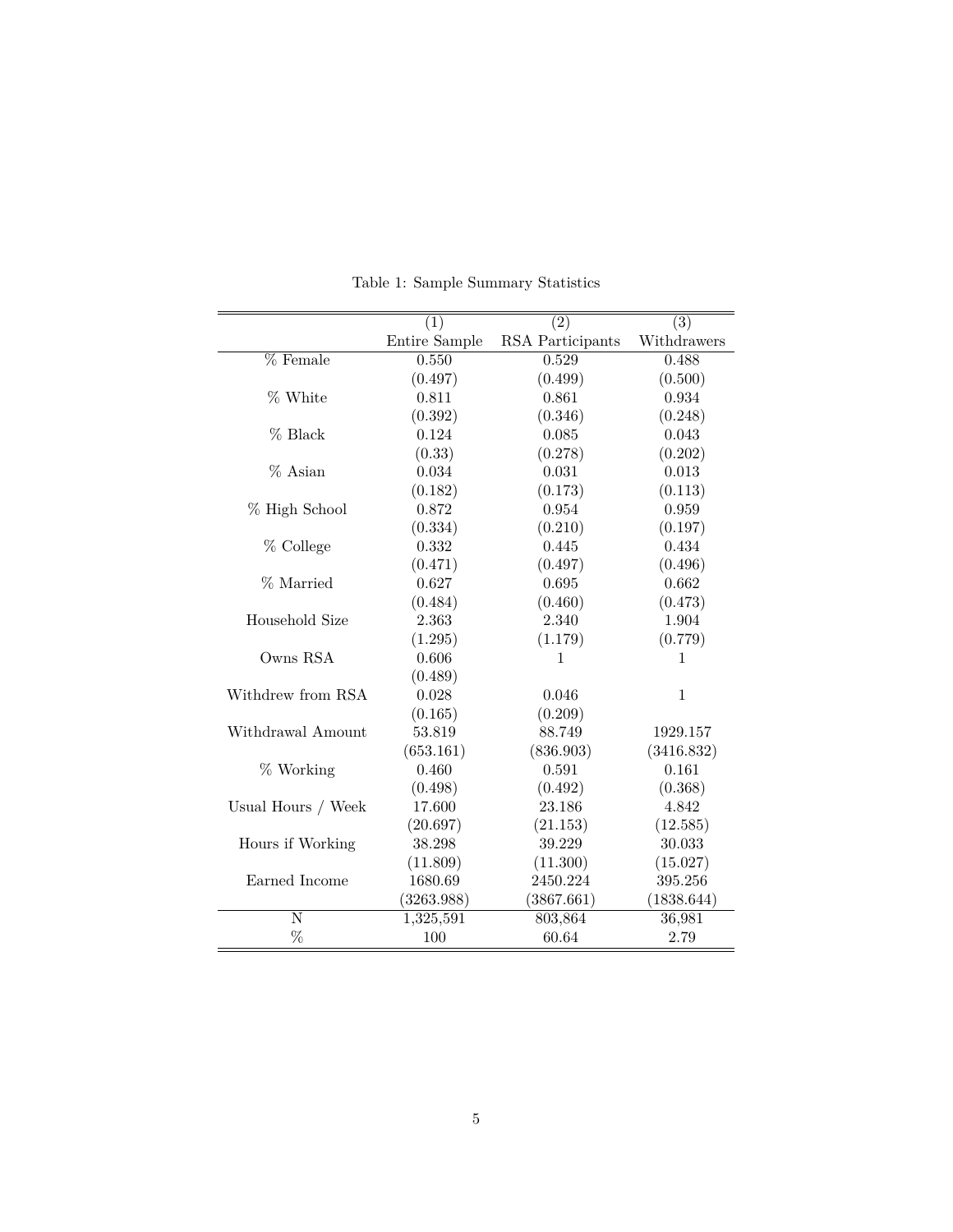<span id="page-5-0"></span>



shown in Figure [2.](#page-5-0) The vertical lines at 59.5 and 70.5 years old demarcate the age at which RSA can be accessed penalty-free and the age at which minimum withdrawals are required to avoid a penalty respectively. The proportion withdrawing increases from zero before age 59.5 to about 2% after age 59.5<sup>[6](#page-0-0)</sup>. Subsequently, the proportion withdrawing increases gradually to 5% around age 65 and to almost 8% by age 70, where it jumps to above 15% after age 70.5, when the minimum withdrawal requirements come into force.

Given such jumps in rate of withdrawals at the age thresholds, a corresponding increase in the average withdrawal amount is observed. When averaged over all RSA participants, Figure [3](#page-6-0) depicts similar jumps in the (unconditional) average withdrawal amount. However, when averaged over only RSA participants who withdrew some positive amount, the (conditional) average withdrawal amount plotted in Figure [4](#page-6-1) actually suggests that conditional on withdrawing, the amount withdrawn stays consistently around \$2,000, though the withdrawals are slightly higher towards the earlier years near the age 59.5 threshold, when RSA participants are initially allowed penalty-free access to their RSAs.

 $6$ There is a slight uptick just prior to reaching age 59.5, which may be due to RSA participants jumping the gun and accepting a penalty to get withdrawals, or it may be due to certain tax code mechanisms which allow for early withdrawals the year immediately before 59.5 without penalty.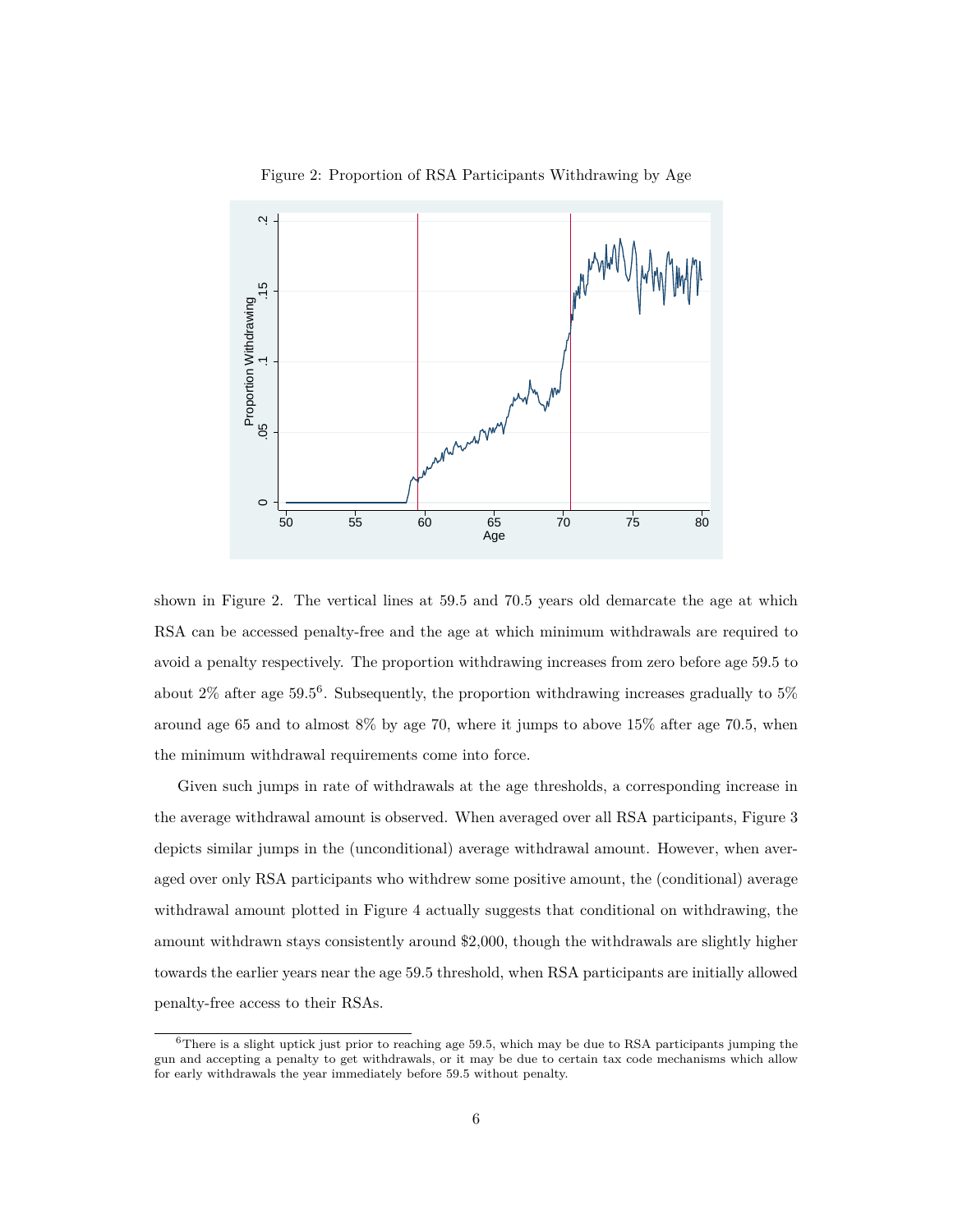<span id="page-6-0"></span>



Figure 4: Average Withdrawal Amount of Withdrawing RSA Participants by Age

<span id="page-6-1"></span>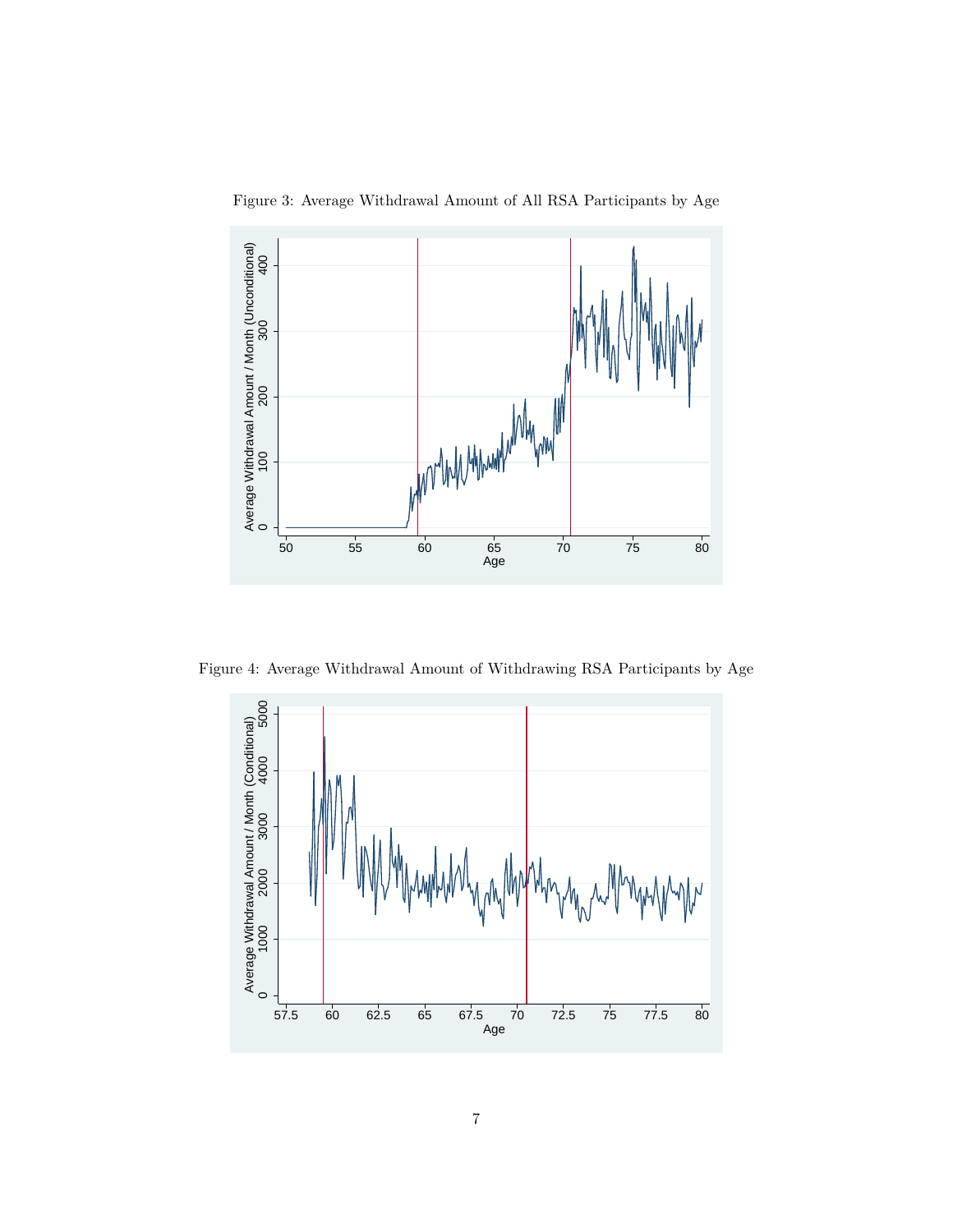**What are the differences in labor supply decisions of those withdrawing versus those making no withdrawals?** Of the participants owning an RSA, those who choose to make withdrawals markedly reduce their labor supply as they pass age 59.5, when they are allowed penalty-free access to their RSAs. However, the non-withdrawing RSA participants slowly catch up in terms of labor supply reduction over time, and by age 70.5, when minimum withdrawal rules begin, their labor supply is only slightly above the withdrawing RSA participants.

Figure [5](#page-8-0) plots the proportion of RSA participants who are working (report non-zero usual hours worked per week) by withdrawal status. The thinner line is the labor force participation rate for non-withdrawing RSA participants, while the thicker line is the labor force participation rate for withdrawing RSA participants. Labor force participation is about 20 percentage points lower for withdrawing RSA participants at the age 59.5 threshold, though this gap closes over time. Passing the age 70.5 threshold seems to have little effect on labor force participation. A similar pattern emerges in Figure [6,](#page-8-1) which depicts the average usual hours worked per week in a similar manner. The initial gap in hours worked is 10 to 15 hours per week less for withdrawing RSA participants, though again this gap closes over time, and passing the age 70.5 threshold seems to have little effect on hours worked, as before. As a consequence of the decrease in labor supply, withdrawing RSA participants also report earning less, as shown in Figure [7,](#page-9-0) which depicts a similar pattern in average monthly earnings between withdrawing and non-withdrawing RSA participants.

### **3 Labor Supply Model of Retirement Savings**

The empirical patterns presented in the previous section can be motivated theoretically with the following labor supply model of retirement savings. This framework accounts for the intertemporal consumption, leisure, and savings choices of an agent and illustrates the income effect of gaining access to an RSA. However, as a simplification, it will not take into account the tax implications of such accounts, but instead treat RSAs as just another savings option with a higher effective rate of return compared to regular savings options.

The agent choose consumption  $c_t$ , leisure  $l_t$ , regular savings  $s_t$ , and RSA savings  $a_t$  to maximize an inter-temporal utility function with discount rate *β* and time index *t*, described by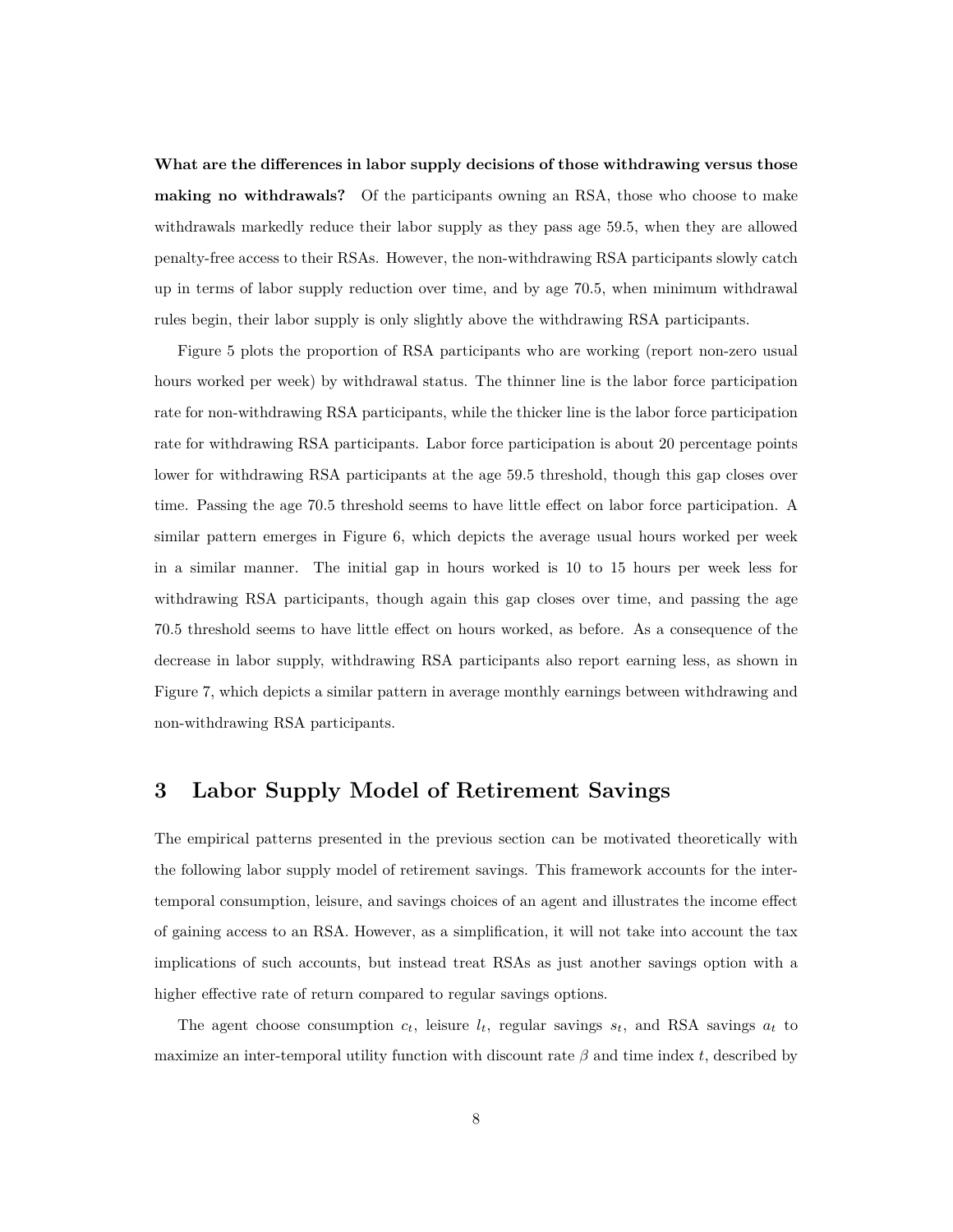

<span id="page-8-0"></span>

Figure 6: Average Usual Hours Worked per Week of RSA Participants by Age and Withdrawal Status

<span id="page-8-1"></span>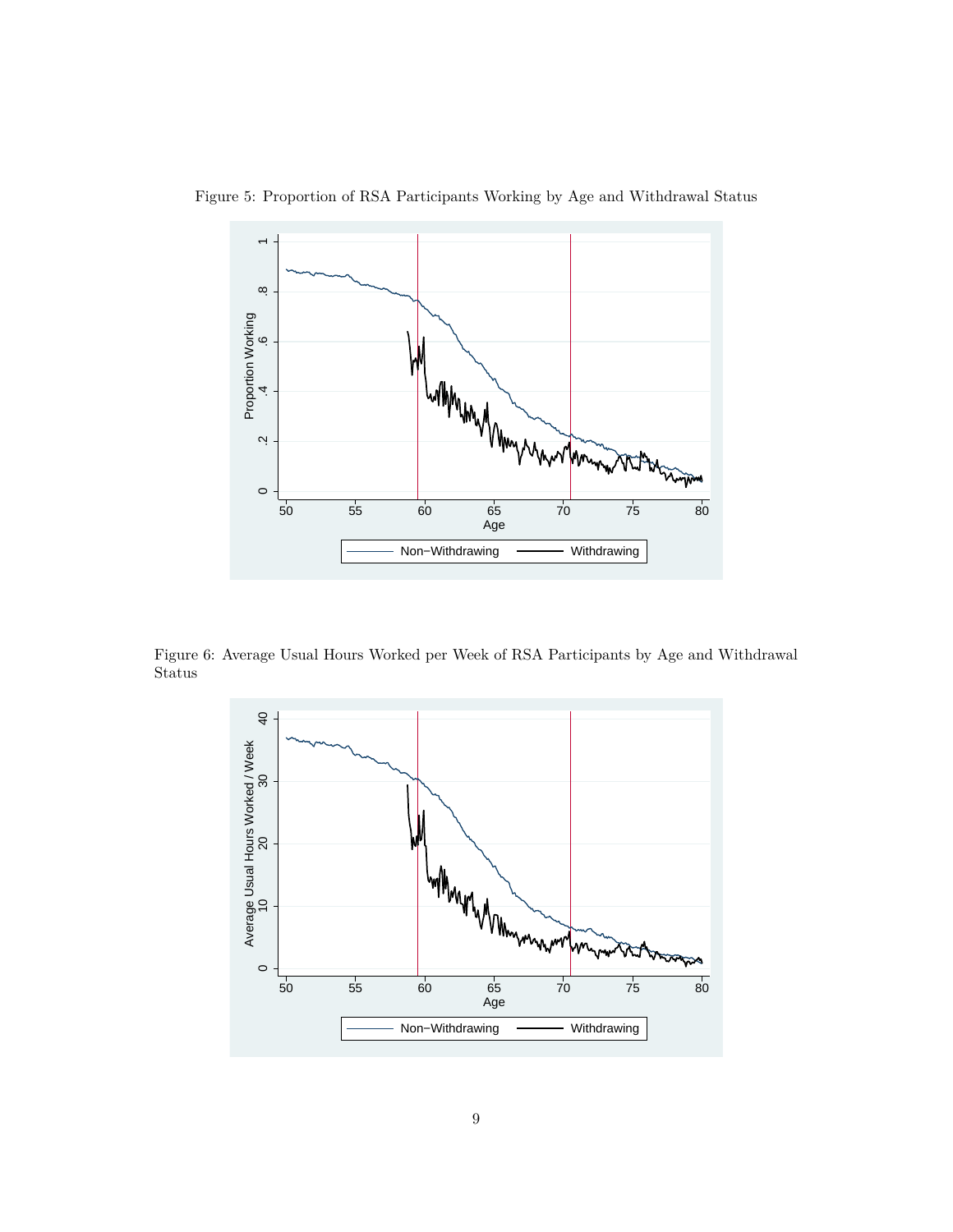<span id="page-9-0"></span>

Figure 7: Average Monthly Earnings of RSA Participants by Age and Withdrawal Status

the following optimization problem.

$$
\max_{c_t, l_t, s_t, a_t} \sum_{t=0}^{\infty} \beta^t u(c_t, l_t)
$$
\n(1)

subject to the per-period budget constraints

<span id="page-9-1"></span>
$$
rs_{t-1} + Ra_{t-1} + (T - l_t) w_t = c_t + s_t + a_t \ \forall t \tag{2}
$$

the RSA withdrawal rule that states that the agent cannot withdraw (or dissave) before period  $t=\overline{t},$  described by the constraints

<span id="page-9-2"></span>
$$
a_t - Ra_{t-1} \ge 0 \ \forall t < \overline{t} \tag{3}
$$

and the RSA contribution limit  $\overline{a}$  constraints<sup>[7](#page-0-0)</sup>

<span id="page-9-3"></span>
$$
a_t - Ra_{t-1} \leq \overline{a} \ \forall t \tag{4}
$$

<sup>&</sup>lt;sup>7</sup>I assume that this contribution limit remains the same across all periods, even after  $t = \overline{t}$ .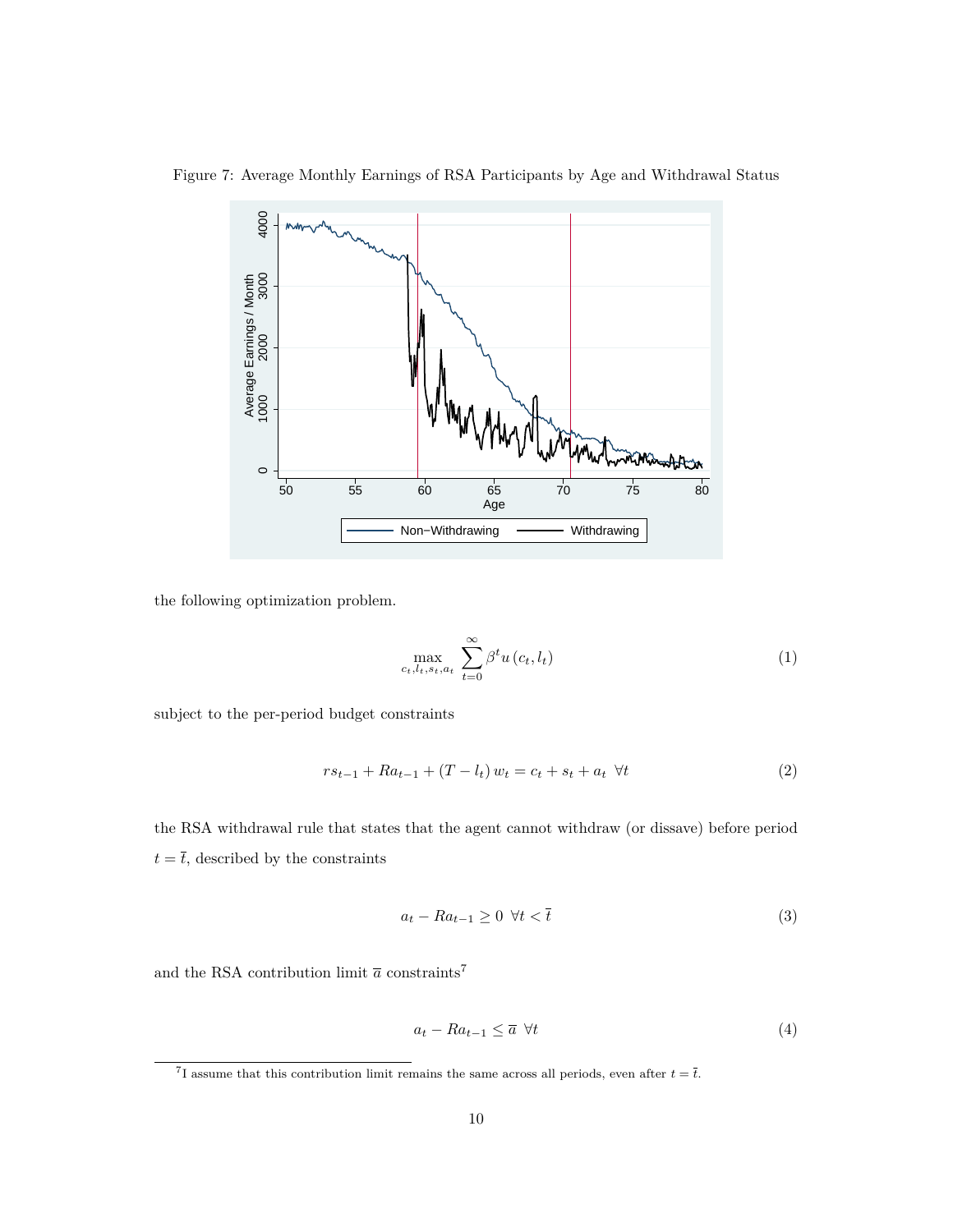where  $T$  is the total amount of time in a given period,  $r$  is the rate of return for regular savings, and  $R > r$  is the higher rate of return for RSA savings. The price of the consumption good is normalized to one. For simplicity, I assume that the no withdrawal rule is never broken and that the early-withdrawal penalty is sufficiently harsh to prevent the agent from ever breaking the rule.<sup>[8](#page-0-0)</sup>

Using  $\lambda_t$ ,  $\mu_t$ , and  $\nu_t$  as multipliers for constraints [2,](#page-9-1) [\(3\)](#page-9-2), and [4](#page-9-3) respectively, the first order conditions for this problem are as follows. For all periods *t*,

<span id="page-10-0"></span>
$$
\beta^t \frac{du}{dc_t} = \lambda_t \tag{5}
$$

$$
\beta^t \frac{du}{dl_t} = \lambda_t w_t \tag{6}
$$

$$
r\lambda_{t+1} = \lambda_t \tag{7}
$$

In particular, for periods  $t < \overline{t}$ ,

<span id="page-10-1"></span>
$$
R(\lambda_{t+1} - \mu_{t+1} + \nu_{t+1}) = \lambda_t - \mu_t + \nu_t \tag{8}
$$

and for periods  $t \geq \overline{t}$ ,

<span id="page-10-2"></span>
$$
R\left(\lambda_{t+1} + \nu_{t+1}\right) = \lambda_t + \nu_t \tag{9}
$$

Given a set of wages  $w_t$  for all periods<sup>[9](#page-0-0)</sup> and an initial savings values  $s_{-1}$  and  $a_{-1}$  (the latter of which can be assumed to be zero), these first order conditions describe the set of choices in consumption  $c_t$ , leisure  $l_t$ , regular savings  $s_t$ , and RSA savings  $a_t$  which are optimal solutions to the maximization problem. In particular, from equations [\(5\)](#page-10-0) and [\(6\)](#page-10-0), the within-period MRS condition for all periods *t*

<span id="page-10-3"></span>
$$
\frac{du}{dc_t} = \frac{du}{dl_t}/w_t\tag{10}
$$

states the marginal utility of the (last) dollar spent on consumption should be equal to the marginal utility of the (last) dollar spent on leisure (priced at wage rate *wt*, the opportunity cost of time). Together, equations [\(7\)](#page-10-0), [\(8\)](#page-10-1), and [\(9\)](#page-10-2) describe the inter-temporal consumption

<sup>8</sup>This assumption is observed to generally hold in the data, as in Figure [2.](#page-5-0) Moreover, [Sabelhaus](#page-20-0) [\(2000\)](#page-20-0) suggests that this is true for most IRA participants.

<sup>&</sup>lt;sup>9</sup>I assume the agent has perfect foresight with regard to the wage path.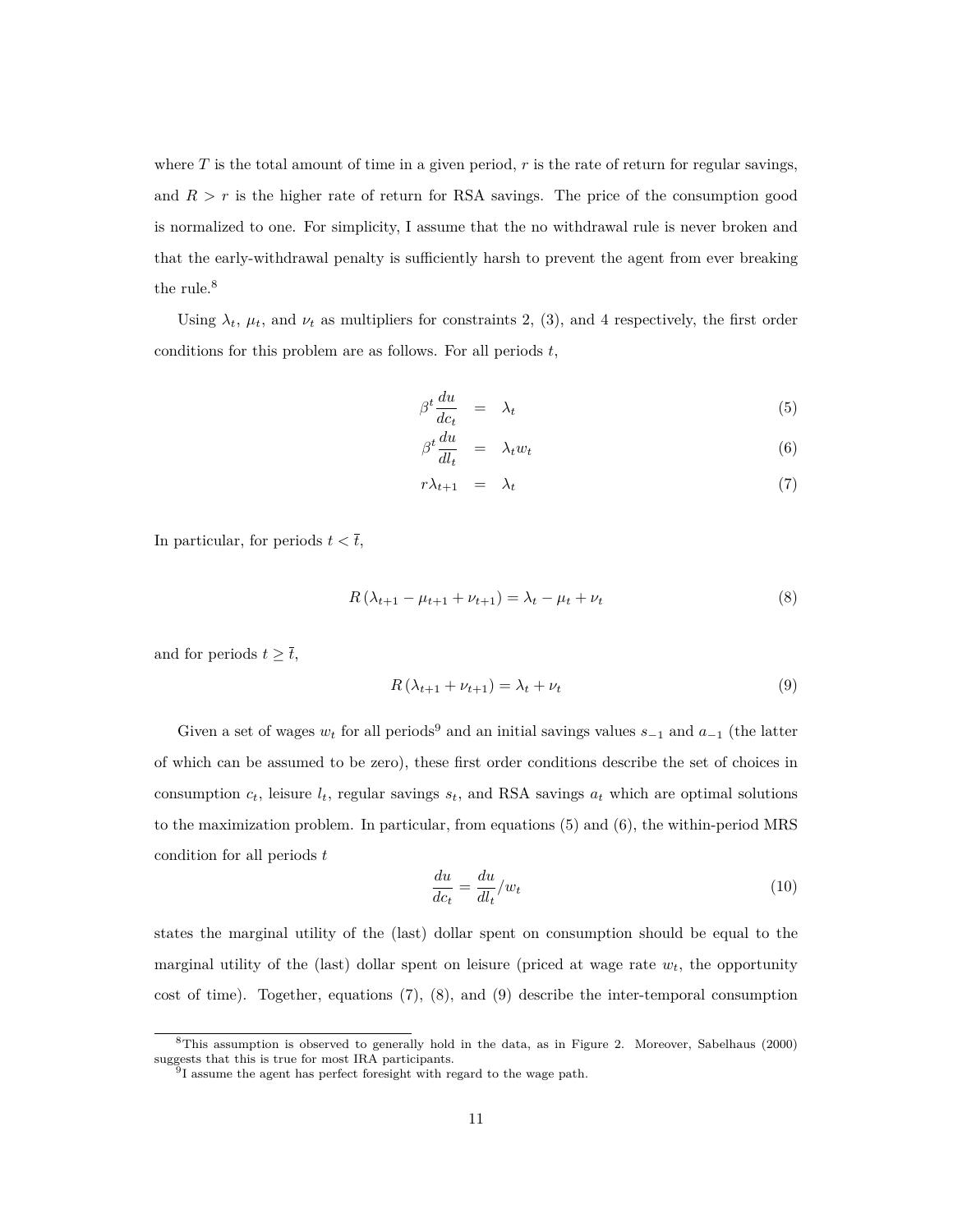and leisure smoothing behavior of the agent; this is dependent on the portion of savings the agent allocates to RSAs versus regular savings, and will lead to different constraints becoming binding, given the wages  $w_t$  and relative sizes of the rates of return  $r$  and  $R$ .

While I refrain from structurally estimating this model, to motivate the regressions in the subsequent section, suppose the per-period utility function is the following constant elasticity of substitution (CES) form.

$$
u(c_t, l_t) = (1 - \alpha) c_t^{\rho} + \alpha l_t^{\rho}
$$

Then, the within-period MRS condition in equation [\(10\)](#page-10-3) becomes

$$
\rho\left(1-\alpha\right)c_t^{\rho-1} = \frac{\rho \alpha l_t^{\rho}}{w_t}
$$

which simplifies to

$$
l_t = \left(\frac{1-\alpha}{\alpha}w_t\right)^{-\sigma}c_t
$$

where  $\sigma = \frac{1}{1-\rho}$  is the constant elasticity of substitution. However, substituting in the budget constraint in equation [\(2\)](#page-9-1) gives

$$
l_{t} = \left(\frac{1-\alpha}{\alpha}w_{t}\right)^{-\sigma} [(rs_{t-1} - s_{t}) + (Ra_{t-1} - a_{t}) + (T - l_{t}) w_{t}]
$$

which can be manipulated to

<span id="page-11-0"></span>
$$
(T - l_t) = \left(\frac{T}{1 + \left(\frac{1-\alpha}{\alpha}\right)^{-\sigma} w_t^{1-\sigma}}\right) - \left(\frac{\left(\frac{1-\alpha}{\alpha} w_t\right)^{-\sigma}}{1 + \left(\frac{1-\alpha}{\alpha}\right)^{-\sigma} w_t^{1-\sigma}}\right) \left[ (rs_{t-1} - s_t) + (Ra_{t-1} - a_t) \right] \tag{11}
$$

Equation [\(11\)](#page-11-0) states that under CES utility, at the optimal solution, there is a linear relationship between hours worked  $(T - l_t)$  and withdrawals from RSA savings  $(Ra_{t-1} - a_t)$ .<sup>[10](#page-0-0)</sup> Since  $(Ra_{t-1} - a_t) = 0$  for periods  $t < \bar{t}$  before the access-to-RSA age threshold, we know that when the agent reaches  $t = \overline{t}$ , should they choose to start making withdrawals such that  $(Ra_{t-1} - a_t) > 0$ , then hours worked  $(T - l_t)$  must decrease.

However, it must be noted that the type of agent who starts making such withdrawals

<sup>&</sup>lt;sup>10</sup>Also note that from the same equation, there is a linear relationship between hours worked  $(T - l_t)$  and dissavings  $(rs_{t-1} - s_t)$  from regular savings.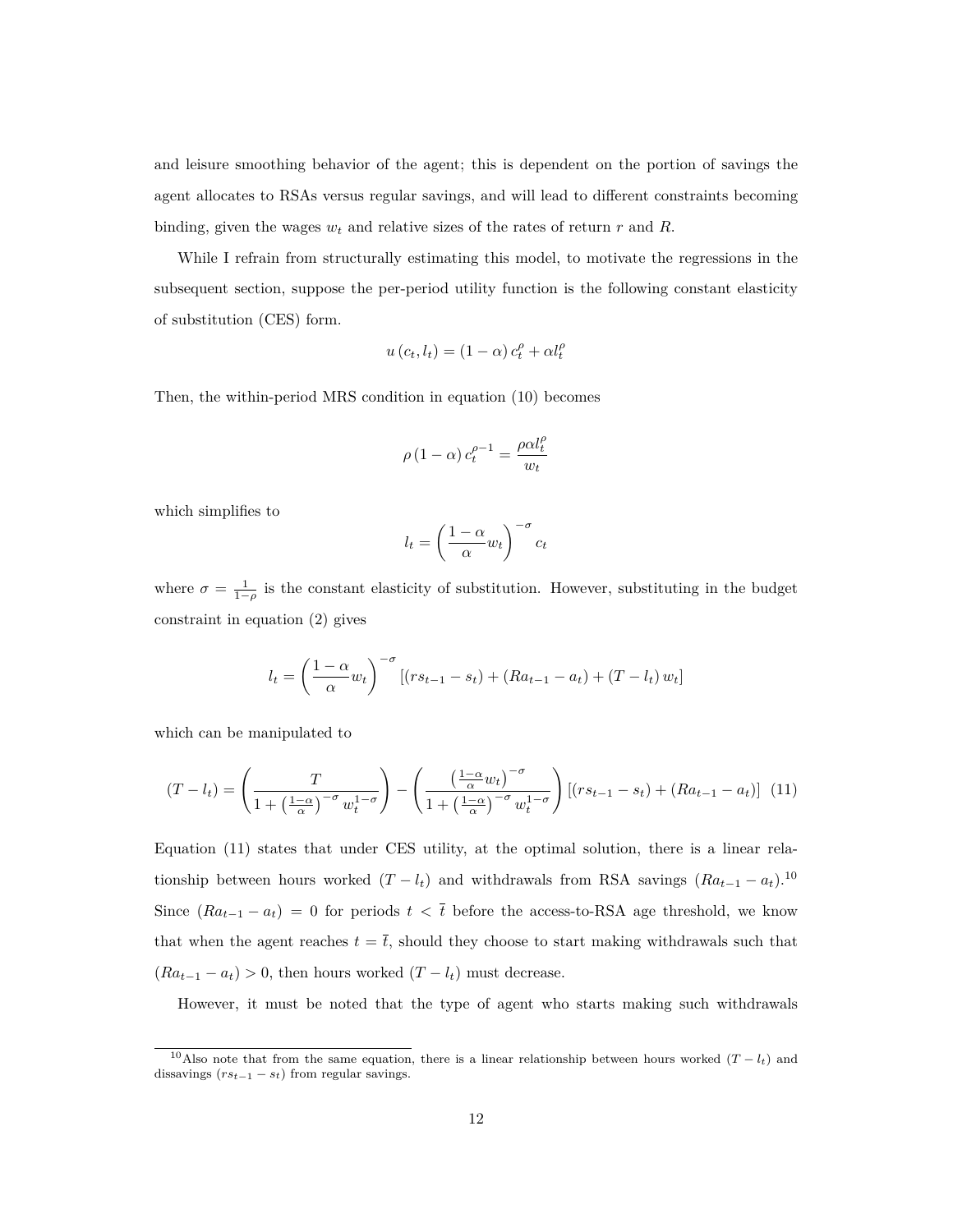precisely at period  $\bar{t}$  may be a very special type of agent. RSA withdrawals grow over time. This is because it always makes more sense to dissave from regular savings first, which give a lower rated of return *r*, rather than RSA savings, which give a higher rate of return *R* but contribution into which is limited at  $\bar{a}$  per period. But as regular savings run out, withdrawals from RSA savings will grow over time. In particular, there are two types of RSA participants to consider, which I will call "non-constrained" and "constrained" types.

The non-constrained type are agents who gradually withdraw more and more will do so starting at some period at or after  $\bar{t}$ . It is entirely possible non-constrained agents only start withdrawing years later; but there may also be a group who start withdrawing precisely at period  $\bar{t}$ . For this latter group of non-constrained agents, passing the age threshold will only see a gradual increase in withdrawals, and thus a gradual decrease in labor supply. On the other hand, for the constrained type of agents, their first order conditions bind in such a way that they are at a corner solution. They immediately start withdrawing at period  $\bar{t}$ , and for these types, there will be a discrete jump in the withdrawal amount, and thus a discrete decrease in labor supply. Had they been allowed to make withdrawals earlier, they would have started a gradual withdrawal before reaching the age threshold, but the age threshold rule prevents them from doing so, which explains the discrete jump in withdrawal amount.

While not presented here, the model can be easily extended to account for minimum required withdrawals after some later age threshold. To do so, an additional inequality constraint can be added that describes the minimum amount that must be withdrawn (dissaved) from the RSA after the later age threshold.

#### **4 Regression Results**

In this section, I present two sets of reduce form regression results. First, I show that reaching the age thresholds of 59.5 and 70.5 induce withdrawal amounts to increase. Second, I estimate the relationship between withdrawal amount and hours worked, as motivated by equation [\(11\)](#page-11-0). The sample of analysis for these regressions is further limited to persons in the sample who have ever owned an RSA (IRA, Keogh, 401(k), or Thrift). All standard errors are clustered at the state level to account for SIPP's survey design.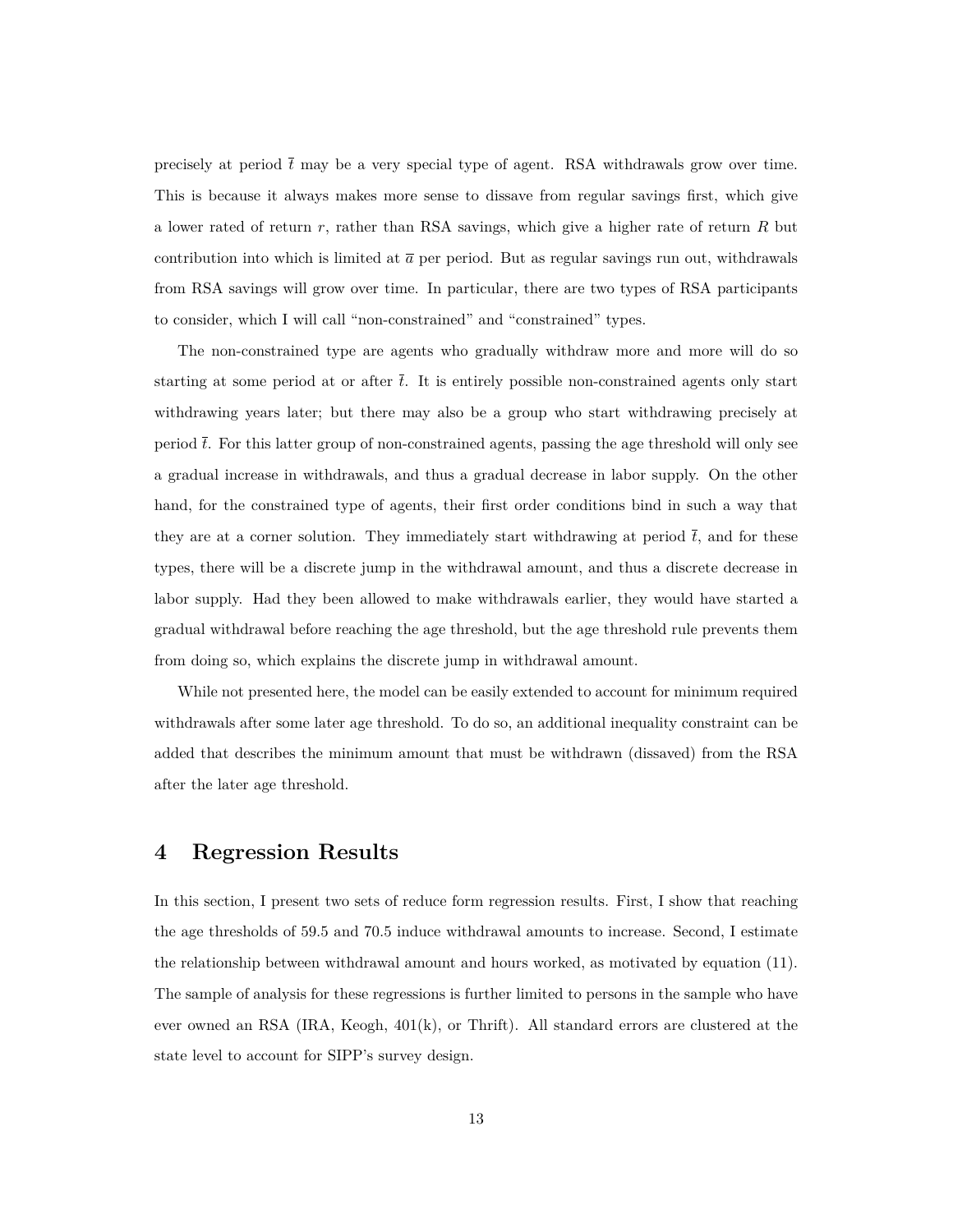**Relationship between RSA access and withdrawal amount.** To estimate how reaching the age thresholds of 59.5 and 70.5 affect the withdrawal behavior of RSA participants, I use the regression

<span id="page-13-0"></span>with  
drawal<sub>it</sub> = 
$$
\beta_0 + \beta_1
$$
post59.5<sub>it</sub> +  $\beta_2$ post70.5<sub>it</sub> +  $\beta_3$ age<sub>it</sub> +  $\beta_4$ age<sup>2</sup><sub>it</sub>  
+  $T_t\gamma_0 + X_{it}\gamma_1 + \mu_i + \mu_{FEs} + \varepsilon_{it}$  (12)

where:

- *withdrawalit* is the dollar amount withdrawn by individual *i* in period *t* from his/her  $RSA(s)$
- $post59.5<sub>it</sub>$  and  $post70.5<sub>it</sub>$  are indicators which take the value of one when individual *i* is older than 59.5 and 70.5 in period *t*
- *ageit* is individual *i*'s age in period *t*
- *µF Es* are a set of SIPP reference month, SIPP wave, and state fixed effects (FEs) necessary for identification and inference  $\!11}$  $\!11}$  $\!11}$
- $\bullet\ \varepsilon_{it}$  are error terms

and where the following variables are only included in certain specifications:

- $T_t$  is a vector of time trends  $(t, t^2, \text{ and month dummies})$
- $X_{it}$  is a vector of controls (sex, marital status, race and ethnicity, and education)
- $\mu_i$  are individual *i* fixed effects.

Table [2](#page-15-0) presents the coefficient estimates for different specifications of equation [\(12\)](#page-13-0). Column (1) is a basic OLS regression with only the two post-age threshold dummies, age, and age squared. Column (2) adds time trends (a quadratic time trend and month dummies to control for seasonality) to the specification in column (1). Column (3), the preferred specification, adds a host of controls (sex, marital status, race and ethnicity, and education) to the specification in

<sup>11</sup>SIPP reference month and SIPP wave FEs are included to account for seam bias and any differences within the survey structure. State fixed effects are included because standard errors are clustered at the state level.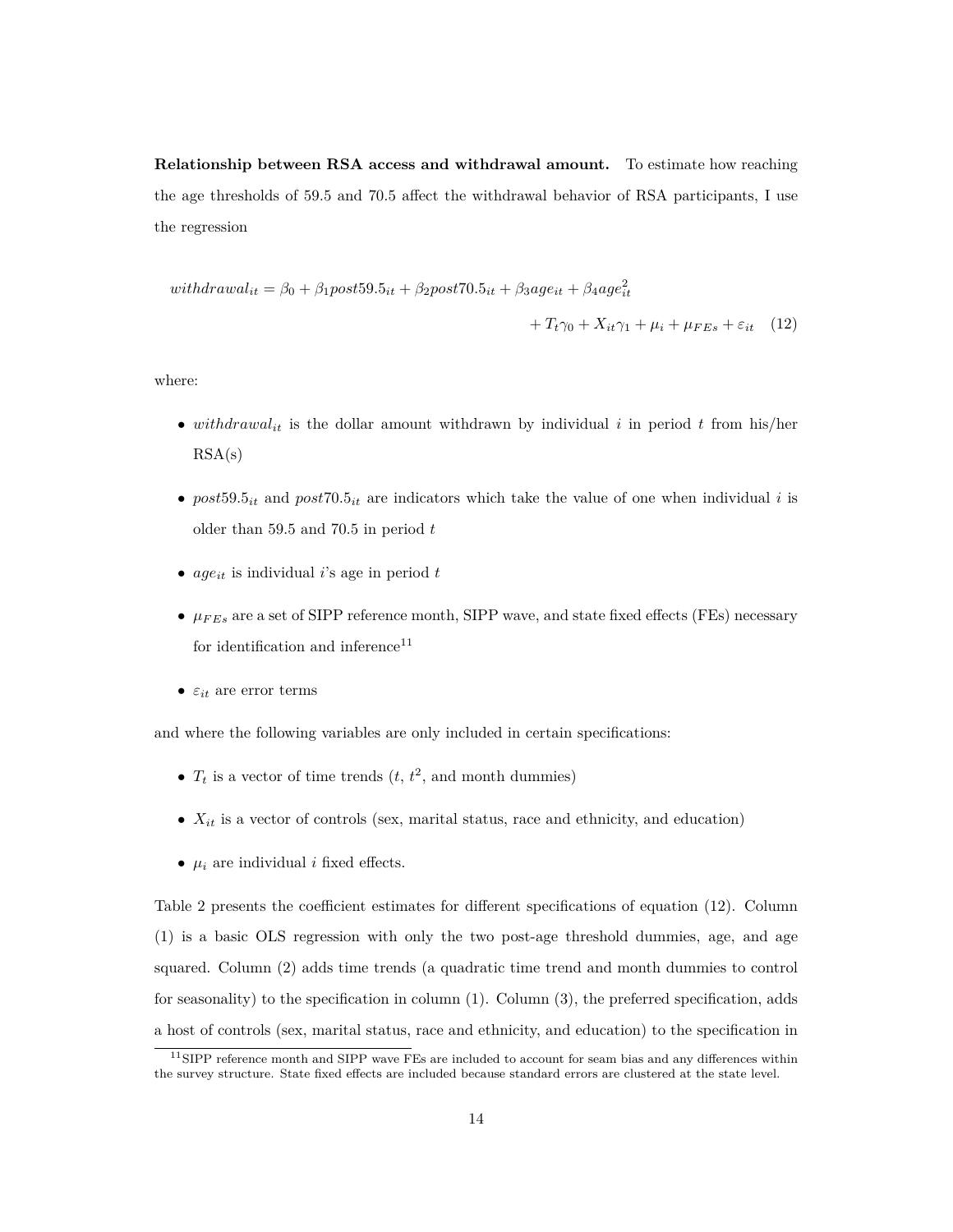column (2). Column (4) adds individual fixed effects to the specification in column (2). Column (5) repeats the specification in column (3) except person-level weights are used.

Gaining access to RSA funds at the age 59.5 threshold increases withdrawals by \$61 per month on average. Encountering the minimum withdrawal requirements beginning at the age 70.5 increases withdrawals \$117 per month on average. These estimates are robust to the various specifications, though they do decrease slightly (to \$52 and \$111 respectively) when individual FEs are added to the specification; these lower within-person estimates suggest that there is only a small amount of between-person heterogeneity not being accounted for by the other specifications. Withdrawal amounts gradually increase with age, as seen by the positive age squared term, though these estimates do not suggest a statistically significant age trend. Furthermore, males and whites tend to withdraw higher amounts, whereas Asians tend to withdraw lower amounts.

**Relationship between withdrawal amount and labor supply.** To estimate how the withdrawal amount affects the chosen number of hours worked per week, I use the regression

<span id="page-14-0"></span>
$$
hours_{it} = \beta_0 + \beta_1 with drawal_{it} + \beta_2 age_{it} + \beta_3 age_{it}^2
$$
  
+  $T_t \gamma_0 + X_{it} \gamma_1 + \mu_{FEs} + \varepsilon_{it}$  (13)

where

- *hours*<sub>*it*</sub> is the usual hours worked per week for individual *i* in period *t* (which in SIPP is a month)
- and similar notation is defined as before.

I estimate equation [\(13\)](#page-14-0) using a Tobit regression model where hours is left-censored such that only *hours*<sub>*it*</sub>  $\geq 0$  are observed. That is, the latent equation determining labor force participation is given by the right hand side of equation [\(13\)](#page-14-0).

Table [3](#page-17-0) presents the coefficient estimates for different specifications of equation [\(13\)](#page-14-0). Column (1) is a Tobit regression with only the withdrawal amount, age, and age squared. Column (2) adds time trends (a quadratic time trend and month dummies to control for seasonality) to the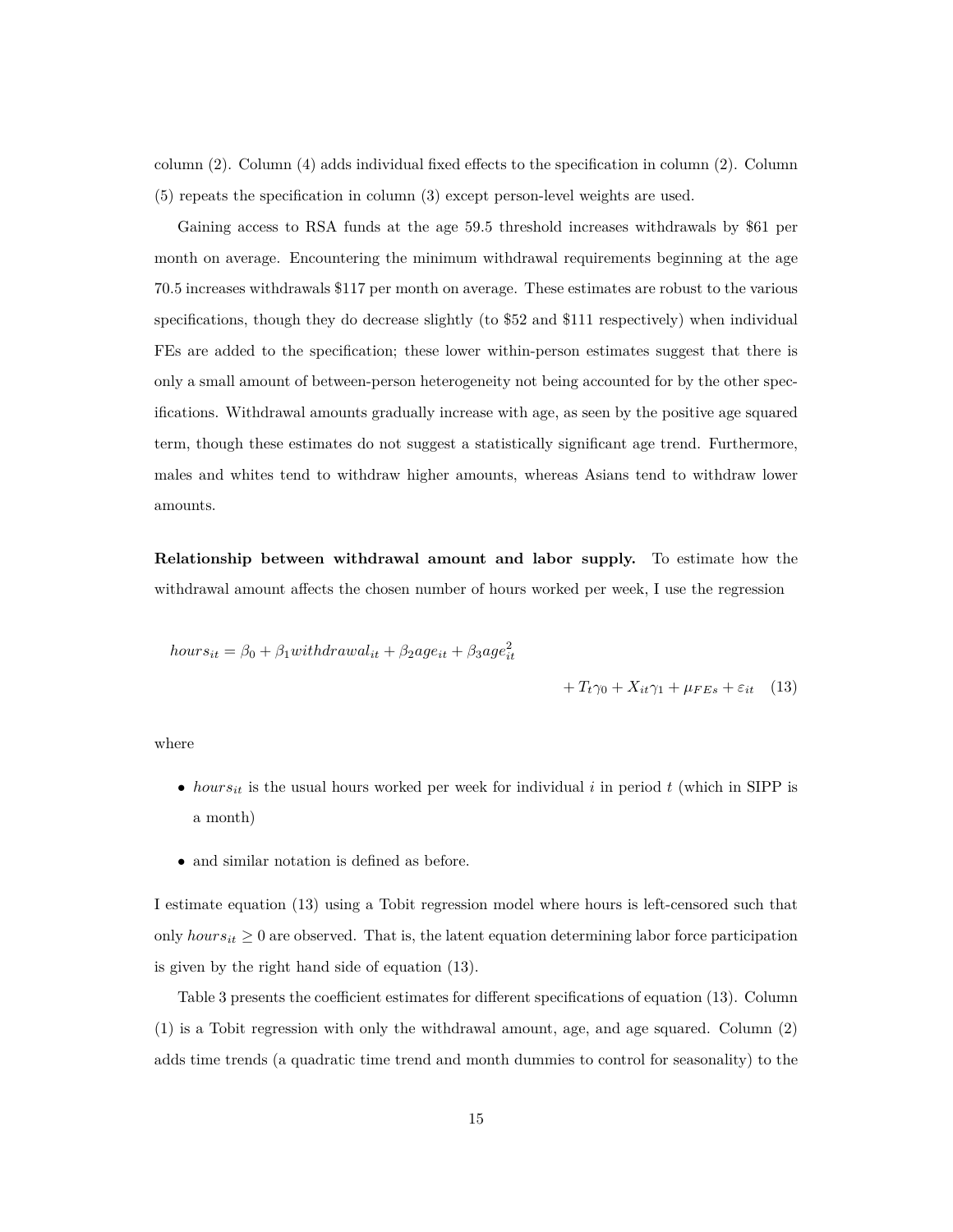| Dep. Var.:       | $\overline{(1)}$ | $\overline{(2)}$ | $\overline{(3)}$ | $\left( 4\right)$ | $\overline{(5)}$         |
|------------------|------------------|------------------|------------------|-------------------|--------------------------|
| Withdrawal Amt.  | <b>OLS</b>       | <b>OLS</b>       | OLS              | FEs               | Weighted                 |
| Post 59.5        | $62.661***$      | $62.659***$      | $61.298***$      | $51.519***$       | $61.621***$              |
|                  | (5.815)          | (5.795)          | (5.915)          | (8.575)           | (7.306)                  |
| Post 70.5        | 116.186***       | $116.181***$     | $116.573***$     | $111.311***$      | 133.869***               |
|                  | (15.638)         | (15.642)         | (15.161)         | (20.409)          | (19.822)                 |
| Age              | $-1.937$         | $-1.95$          | $-3.547$         | $-40.034***$      | $-1.972$                 |
|                  | (6.962)          | (6.985)          | (6.662)          | (13.688)          | (8.407)                  |
| Age Squared      | 0.053            | 0.053            | 0.066            | $0.345***$        | 0.053                    |
|                  | (0.06)           | (0.06)           | (0.058)          | (0.119)           | (0.073)                  |
| Female           |                  |                  | $-50.654***$     |                   | $-48.473***$             |
|                  |                  |                  | (5.221)          |                   | (4.534)                  |
| Married          |                  |                  | $-8.663*$        |                   | $-9.724*$                |
|                  |                  |                  | (4.827)          |                   | (5.582)                  |
| White            |                  |                  | 16.786**         |                   | $18.582**$               |
|                  |                  |                  | (6.751)          |                   | (7.359)                  |
| <b>Black</b>     |                  |                  | $-9.534$         |                   | $-8.192$                 |
|                  |                  |                  | (9.377)          |                   | (10.661)                 |
| Asian            |                  |                  | $-29.474**$      |                   | $-30.329**$              |
|                  |                  |                  | (13.921)         |                   | (13.959)                 |
| Constant         | $-113.32$        | $-78.53$         | $-105.64$        | 1220.36***        | $-191.61$                |
|                  | (200.28)         | (198.77)         | (196.12)         | (404.12)          | (246.33)                 |
| SIPP & State FEs | Yes              | Yes              | Yes              | Yes               | Yes                      |
| Time Trends      |                  | Yes              | Yes              | Yes               | Yes                      |
| Controls         |                  |                  | Yes              |                   | Yes                      |
| Individual FEs   |                  |                  |                  | Yes               | $\overline{\phantom{m}}$ |
| $\overline{N}$   | 803,864          | 803,864          | 803,864          | 803,864           | 803,864                  |
| R-Square         | 0.015            | 0.016            | 0.018            | 0.146             | 0.019                    |

<span id="page-15-0"></span>Table 2: Relationship between RSA Access and Withdrawal Amount

Significance Levels: \*\*\* = 1%; \*\* = 5%, \* = 10%

Notes: The sample of analysis comprise 2008 SIPP RSA participants age between 50 and 80 whose household has never owned a business. Withdrawal amount in May 2008 dollars per month. Standard errors in parentheses are clustered at the state level. All regressions include SIPP reference month and wave FEs and state FEs which are not shown. Suppressed time trends include linear and quadratic trends and month dummies. Suppressed controls include indicator for Hispanic and education level dummies.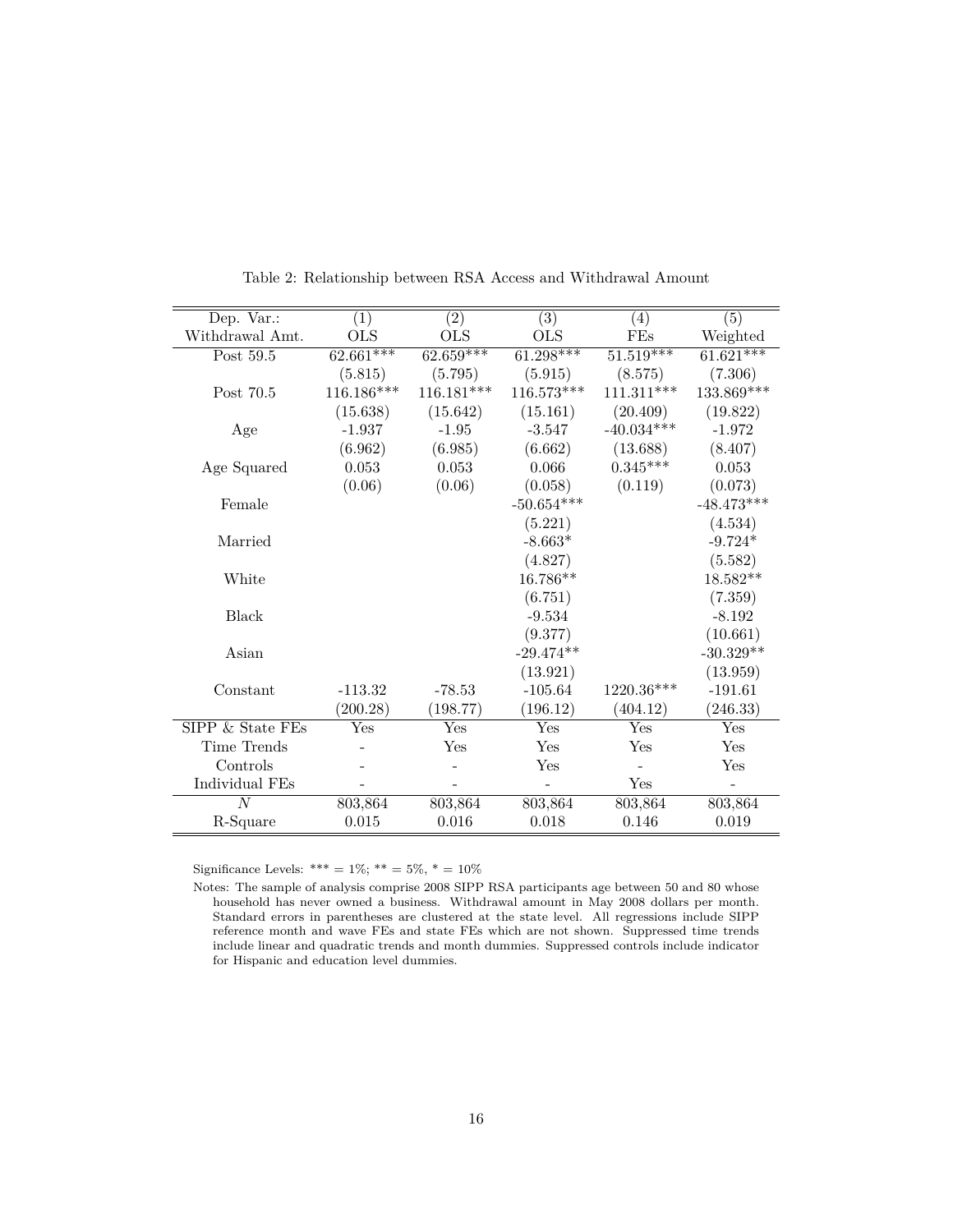specification in column (1). Column (3), the preferred specification, adds a host of controls (sex, marital status, race and ethnicity, and education) to the specification in column (2). Column (4) repeats the Tobit specification in column (3) except person-level weights are used. Using the same set of controls as column  $(4)$ , column  $(5)$  shows the coefficient estimates for a basic OLS regression instead of a Tobit regression. (While biased due to censoring, I present these estimates for completeness.) A specification for individual fixed effects  $(\mu_i)$  is not included due to computational issues. In this table, withdrawal amounts are now expressed in thousands for clarity. The marginal effects on hours worked, as well as the marginal effects on hours work conditional on working, are presented towards the bottom of Table [3.](#page-17-0) These marginal effects are evaluated at the withdrawal amount of \$2000 dollars; this is near the mean monthly withdrawal amount conditional on RSA participants who actually make withdrawals, which is \$1929

A \$1000 increase in the monthly withdrawal amount from an RSA is associated with a 1.01 hour per week reduction in labor supply on average. Conditional on working positive hours, a \$1000 increase in the monthly withdrawal amount from an RSA is associated with a 0.78 hour per week reduction in labor supply on average. These estimates are robust to the various specifications.<sup>[12](#page-0-0)</sup> Hours worked reduces significantly with age, as seen by the negative and significant coefficient estimates on the age squared term. Females and married individuals tend to work less on average.

# **5 Conclusion**

The results from these two sets of regression analyses reinforce the empirical patterns presented earlier. They suggest that delaying access to RSA funds or changing the timing of mandatory minimum withdrawals can have appreciable effects on both RSA withdrawal patterns and labor supply decisions. Any policy decision to shift such RSA age thresholds should be approached and considered in a thoughtful manner. These results are in context with shifts in age thresholds pertaining to other policies such as social security and pension access.

There are several avenues that warrant further investigation. Labor supply decisions are often made jointly within a household, and it would be interesting to see how one spouse

<sup>&</sup>lt;sup>12</sup>The OLS estimate constitutes a much smaller negative effect; however, because of censoring, this is likely to be a biased estimate.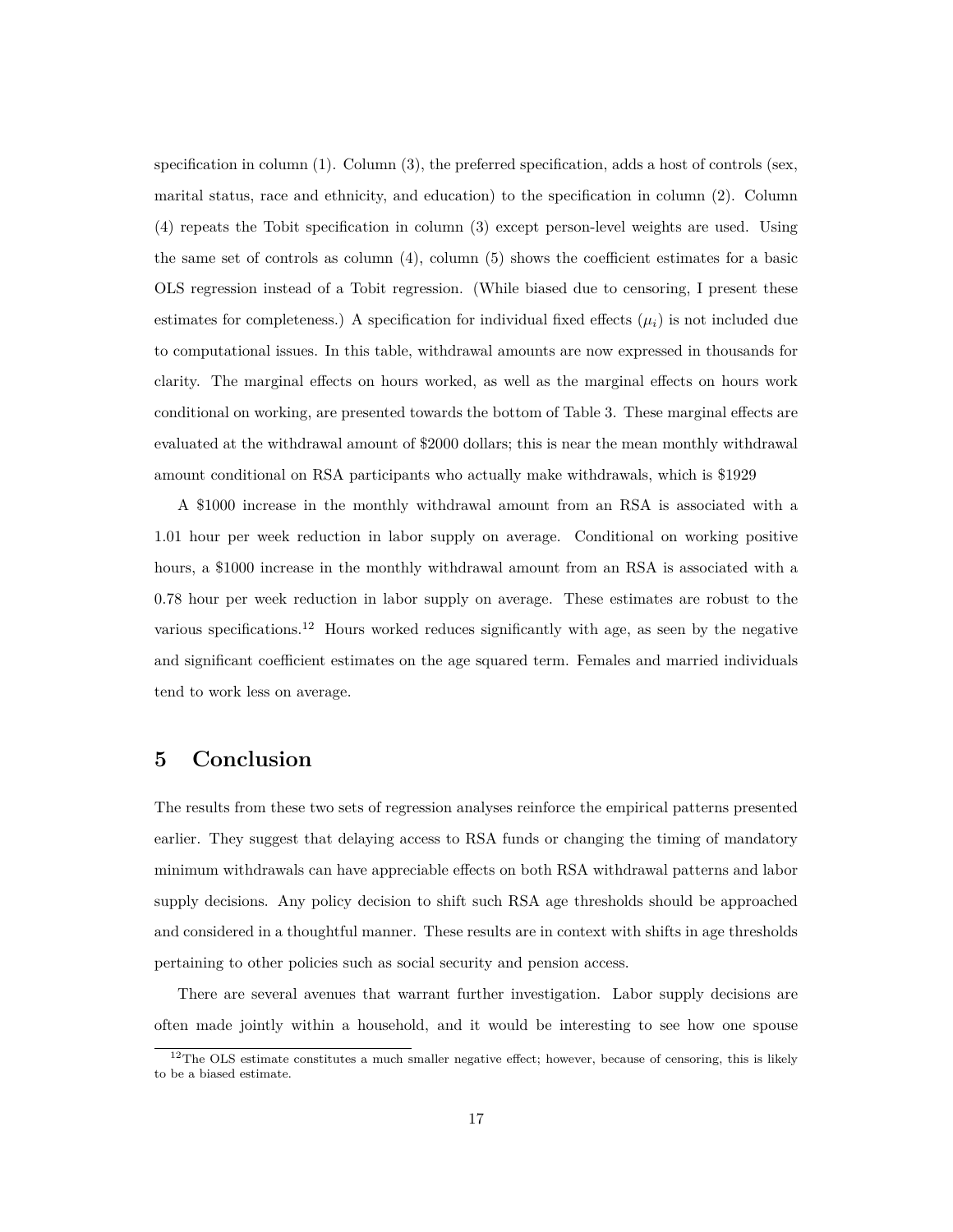| Dep. Var.:                                                  | (1)         | (2)         | (3)         | (4)         | (5)          |  |
|-------------------------------------------------------------|-------------|-------------|-------------|-------------|--------------|--|
| Hours Worked                                                | Tobit       | Tobit       | Tobit       | Weighted    | $_{\rm OLS}$ |  |
| Withdrawal Amt.                                             | $-1.394***$ | $-1.406***$ | $-1.580***$ | $-1.543***$ | $-0.642***$  |  |
| (Thousands)                                                 | (0.151)     | (0.154)     | (0.162)     | (0.181)     | (0.044)      |  |
| Age                                                         | $5.628***$  | $5.543***$  | $5.462***$  | $5.710***$  | $-1.729***$  |  |
|                                                             | (0.433)     | (0.444)     | (0.458)     | (0.470)     | (0.251)      |  |
| Age Squared                                                 | $-0.067***$ | $-0.066***$ | $-0.065***$ | $-0.067***$ | 0.002        |  |
|                                                             | (0.004)     | (0.004)     | (0.004)     | (0.004)     | (0.002)      |  |
| Female                                                      |             |             | $-5.455***$ | $-5.322***$ | $-3.795***$  |  |
|                                                             |             |             | (0.454)     | (0.454)     | (0.277)      |  |
| Married                                                     |             |             | $-3.601***$ | $-3.491***$ | $-2.11***$   |  |
|                                                             |             |             | (0.462)     | (0.507)     | (0.289)      |  |
| White                                                       |             |             | 0.336       | 0.515       | 0.691        |  |
|                                                             |             |             | (1.376)     | (1.43)      | (0.882)      |  |
| Black                                                       |             |             | 1.219       | 0.607       | 1.121        |  |
|                                                             |             |             | (1.705)     | (1.607)     | (1.104)      |  |
| Asian                                                       |             |             | 2.624       | 2.364       | 1.951        |  |
|                                                             |             |             | (2.045)     | (2.141)     | (1.304)      |  |
| Constant                                                    | $-74.97***$ | $-72.61***$ | $-68.29***$ | $-78.57***$ | $126.29***$  |  |
|                                                             | (13.20)     | (13.53)     | (16.02)     | (16.81)     | (8.55)       |  |
| Marginal Effects (Evaluated at withdrawal amount of \$2000) |             |             |             |             |              |  |
| $\partial E[hours]$<br>$\overline{\partial with drawal}$    | $-0.896***$ | $-0.903***$ | $-1.011***$ | $-1.002***$ |              |  |
|                                                             | (0.092)     | (0.092)     | (0.1096)    | (0.111)     |              |  |
| $\partial E[hours   hours50]$<br>$\partial with drawn$      | $-0.693***$ | $-0.697***$ | $-0.783***$ | $-0.777***$ |              |  |
|                                                             | (0.070)     | (0.070)     | (0.073)     | (0.085)     |              |  |
| SIPP & State FEs                                            | Yes         | Yes         | Yes         | Yes         | Yes          |  |
| Time Trends                                                 |             | Yes         | Yes         | Yes         | Yes          |  |
| Controls                                                    |             |             | Yes         | Yes         | Yes          |  |
| Individual FEs                                              |             |             |             |             |              |  |
| N                                                           | 803,804     | 803,804     | 803,804     | 803,804     | 803,804      |  |
| R-Square                                                    | 0.069       | 0.068       | 0.070       | 0.070       | 0.343        |  |
|                                                             |             |             |             |             |              |  |

<span id="page-17-0"></span>Table 3: Relationship between Withdrawal Amount and Labor Supply

Significance Levels: \*\*\* =  $1\%$ ; \*\* =  $5\%$ , \* =  $10\%$ 

Notes: The sample of analysis comprise 2008 SIPP RSA participants age between 50 and 80 whose household has never owned a business. Hours worked are usual hours per week for that month. Withdrawal amount in *thousands* of May 2008 dollars per month. Standard errors in parentheses are clustered at the state level. All regressions include SIPP reference month and wave FEs and state FEs which are not shown. Suppressed time trends include linear and quadratic trends and month dummies. Suppressed controls include indicator for Hispanic and education level dummies. Marginal effects are evaluated at the mean withdrawal amounts.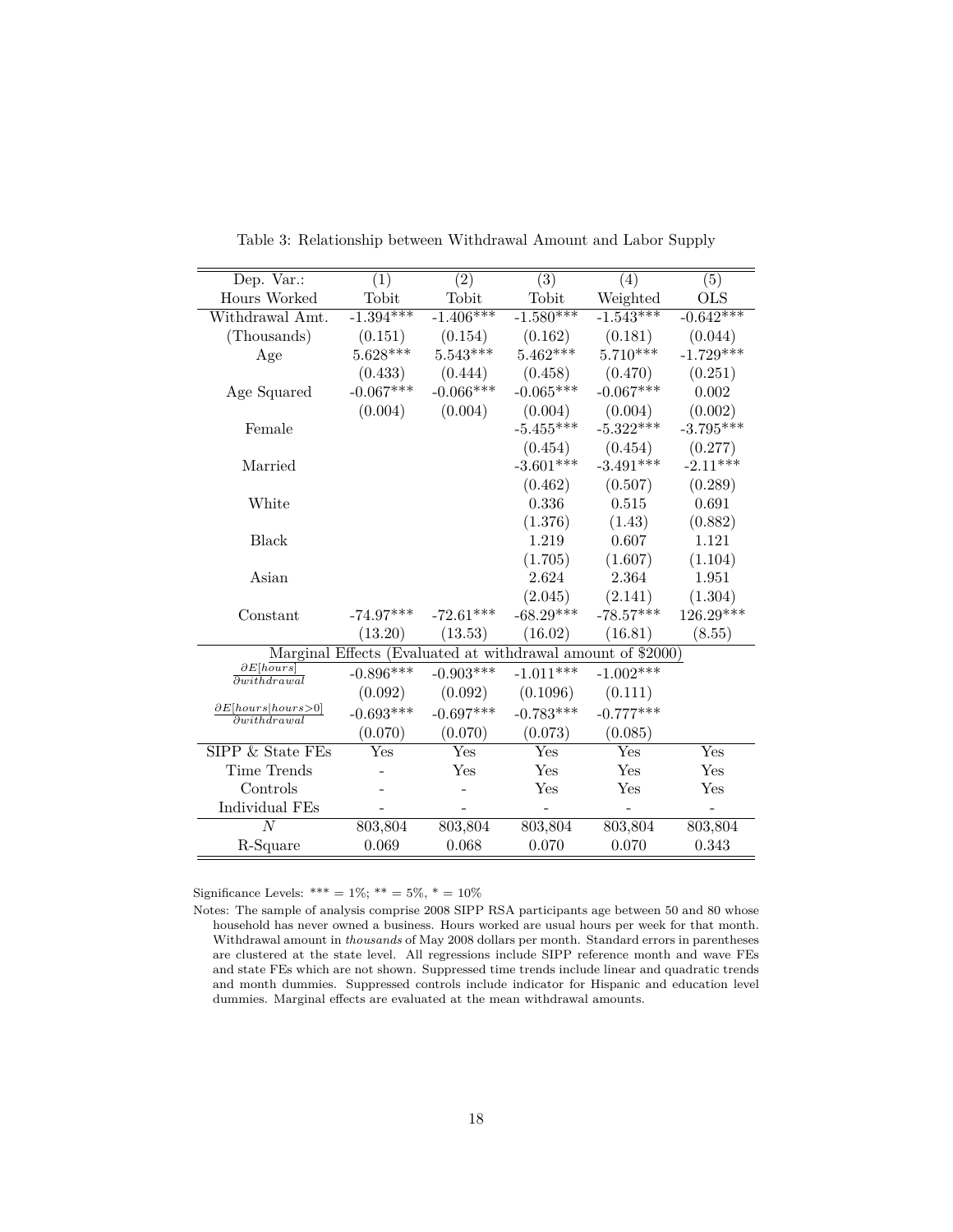reaching an age threshold affects the labor supply decisions of the other spouse. The SIPP is a vast trove of data with special topical modules for certain waves of survey respondents. Using these additional data may offer more insight into other factors which affect labor supply jointly with reaching RSA age thresholds. Furthermore, similar analyses can be conducted with SIPP panels prior to 2008, as long as the variables in the data are measured consistently. Given the results found in these reduce-form regressions, a structural estimation approach would greatly add knowledge to the question of how RSA age thresholds affect withdrawal behavior and labor supply decisions.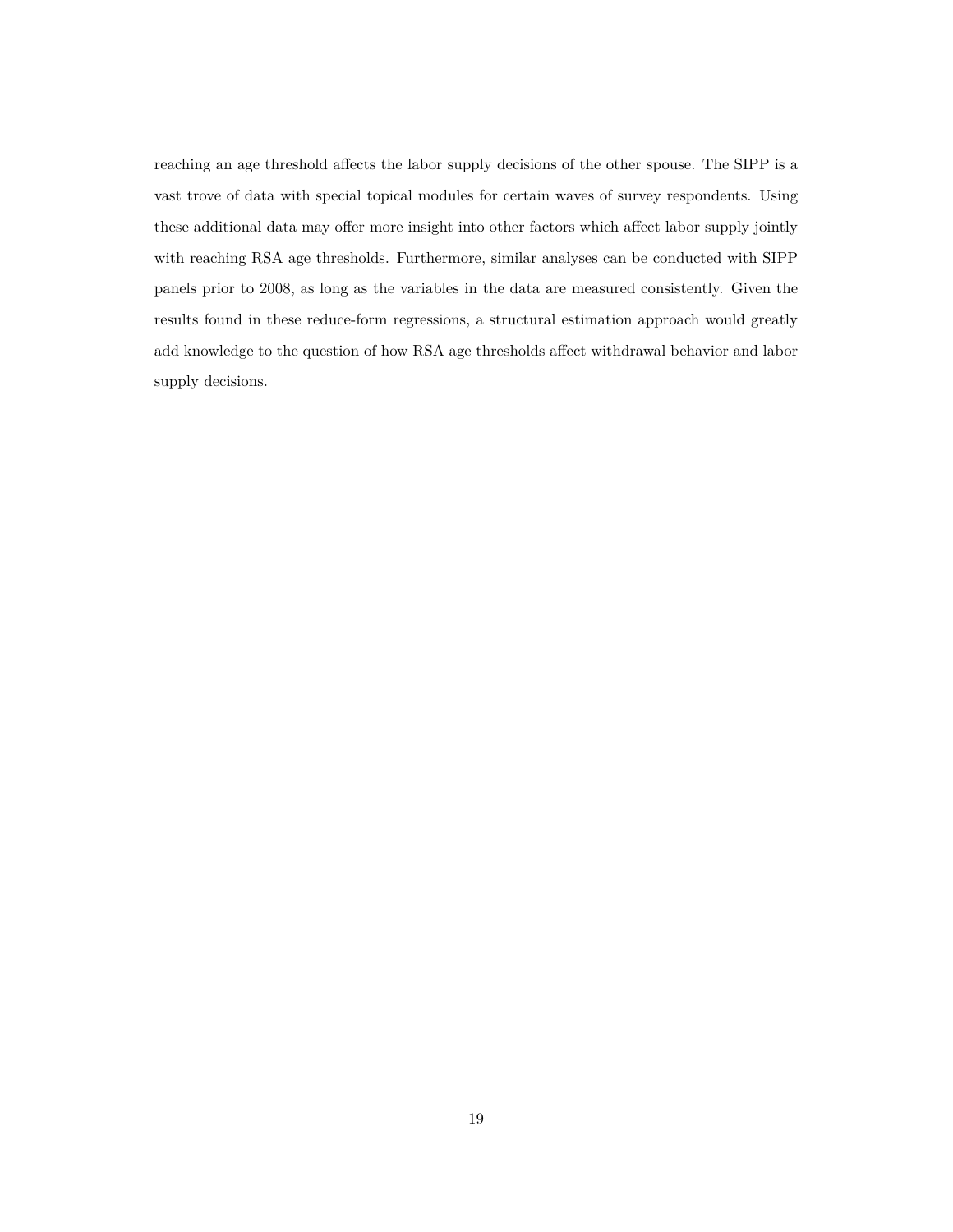## **References**

- <span id="page-19-10"></span>Beshears, John, James J. Choi, David Laibson, and Brigitte C. Madrian (2009) *The Importance of Default Options for Retirement Saving Outcomes: Evidence from the United States*, Chap. 5, pp. 167–195: University of Chicago Press.
- <span id="page-19-5"></span>Brown, Charles (2002) "Early Retirement Windows," Working Paper 2002-028, University of Michigan, Michigan Retirement Research Center.
- <span id="page-19-4"></span>Fields, Gary S. and Olivia S. Mitchell (1984) *Retirement, Pensions, and Social Security*, Vol. 1 of MIT Press Books: The MIT Press.
- <span id="page-19-3"></span>French, Eric (2005) "The Effects of Health, Wealth, and Wages on Labour Supply and Retirement Behaviour," *The Review of Economic Studies*, Vol. 72, No. 2, pp. 395–427.
- <span id="page-19-9"></span>Gravelle, Jane G. (1991) "Do Individual Retirement Accounts Increase Savings?" *Journal of Economic Perspectives*, Vol. 5, No. 2, pp. 133–148.
- <span id="page-19-1"></span>Gustman, Alan L and Thomas L Steinmeier (1986) "A Structural Retirement Model," *Econometrica*, Vol. 54, No. 3, pp. 555–584, May.
- <span id="page-19-6"></span>Hogarth, Jeanne M. (1988) "Accepting an Early Retirement Bonus an Empirical Study," *Journal of Human Resources*, Vol. 23, No. 1, pp. 21–33.
- <span id="page-19-2"></span>Krueger, Alan and Jorn-Steffen Pischke (1992) "The Effect of Social Security on Labor Supply: A Cohort Analysis of the Notch Generation," *Journal of Labor Economics*, Vol. 10, No. 4, pp. 412–437.
- <span id="page-19-7"></span>Lumsdaine, Robin L., James Stock, and David Wise (1990) "Efficient Windows and Labor Force Reduction," *Journal of Public Economics*, Vol. 43, No. 2, pp. 131–159.
- <span id="page-19-8"></span>Pencavel, John (2001) "The Response of Employees to Severance Incentives: The University of California's Faculty, 1991-94," *Journal of Human Resources*, Vol. 36, No. 1, pp. 58–84.
- <span id="page-19-0"></span>Poterba, James M., Steven F. Venti, and David A. Wise (1994) "Targeted Retirement Saving and the Net Worth of Elderly Americans," *The American Economic Review*, Vol. 84, No. 2, pp. 180–185, May.